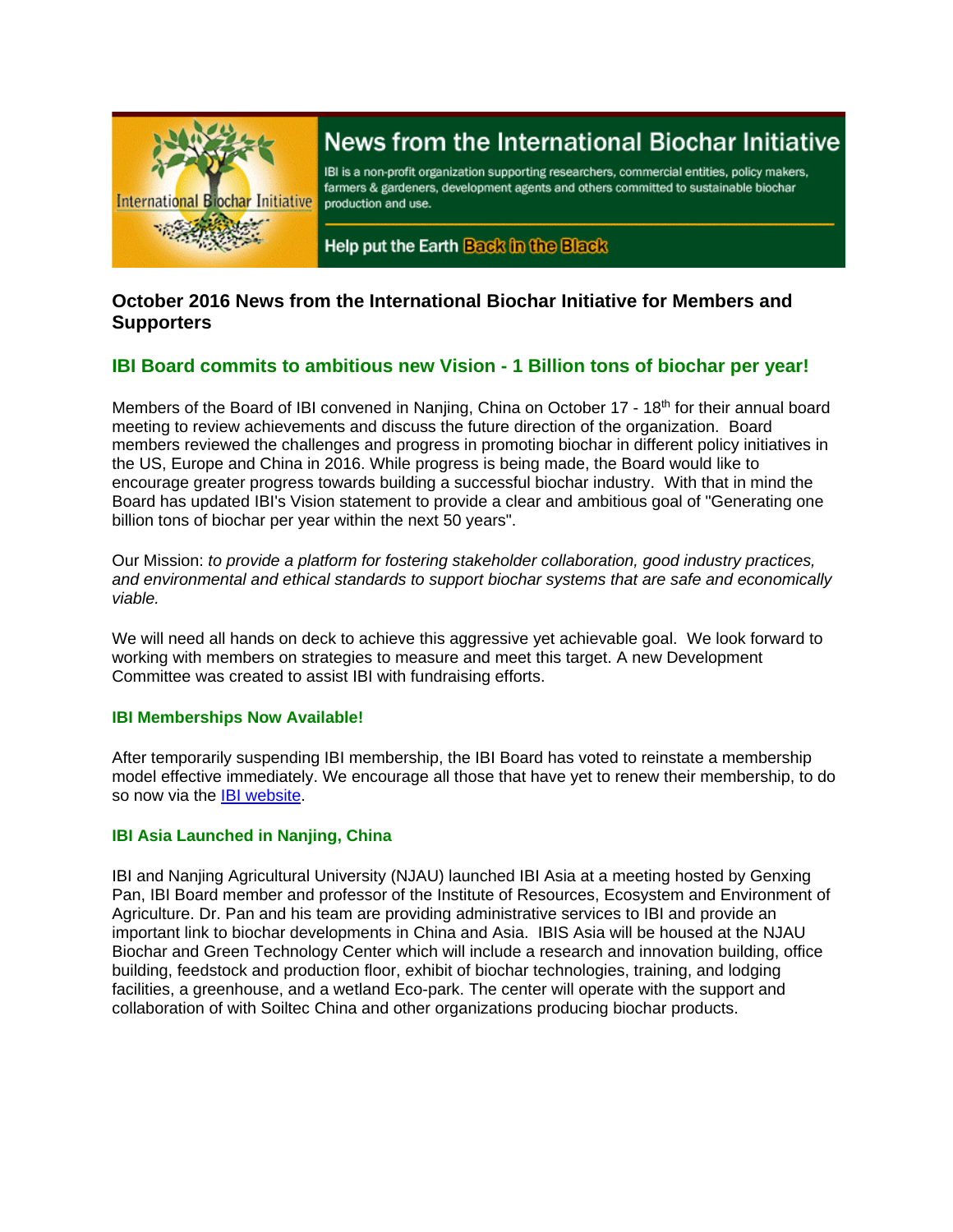



## **International Workshop on Biochar and Sustainable Agriculture**

Nanjing Agricultural University (NJAU) hosted an International Workshop on Biochar and Sustainable Agriculture, October 18-25. Dr. Genxing Pan and several dignitaries opened the workshop which was attended by engineers, agronomists and soil scientists representing biochar technology providers, biochar suppliers and fertilizers companies and students. Opening presentations were from IBI board members: Johannes Lehmann, Guy Reinaud, Robert Brown, Tom Miles, Saran Sohi, Annette Cowie, and Kathleen Draper and from Stephen Joseph, Albert Bates. David Wayne and Jessica Shepherd assisted with the presentations. Workshop attendees visited NJAU biochar test plots where rice is grown with three treatments: control, Biochar + NPK fertilizer, and biochar compound fertilizer.

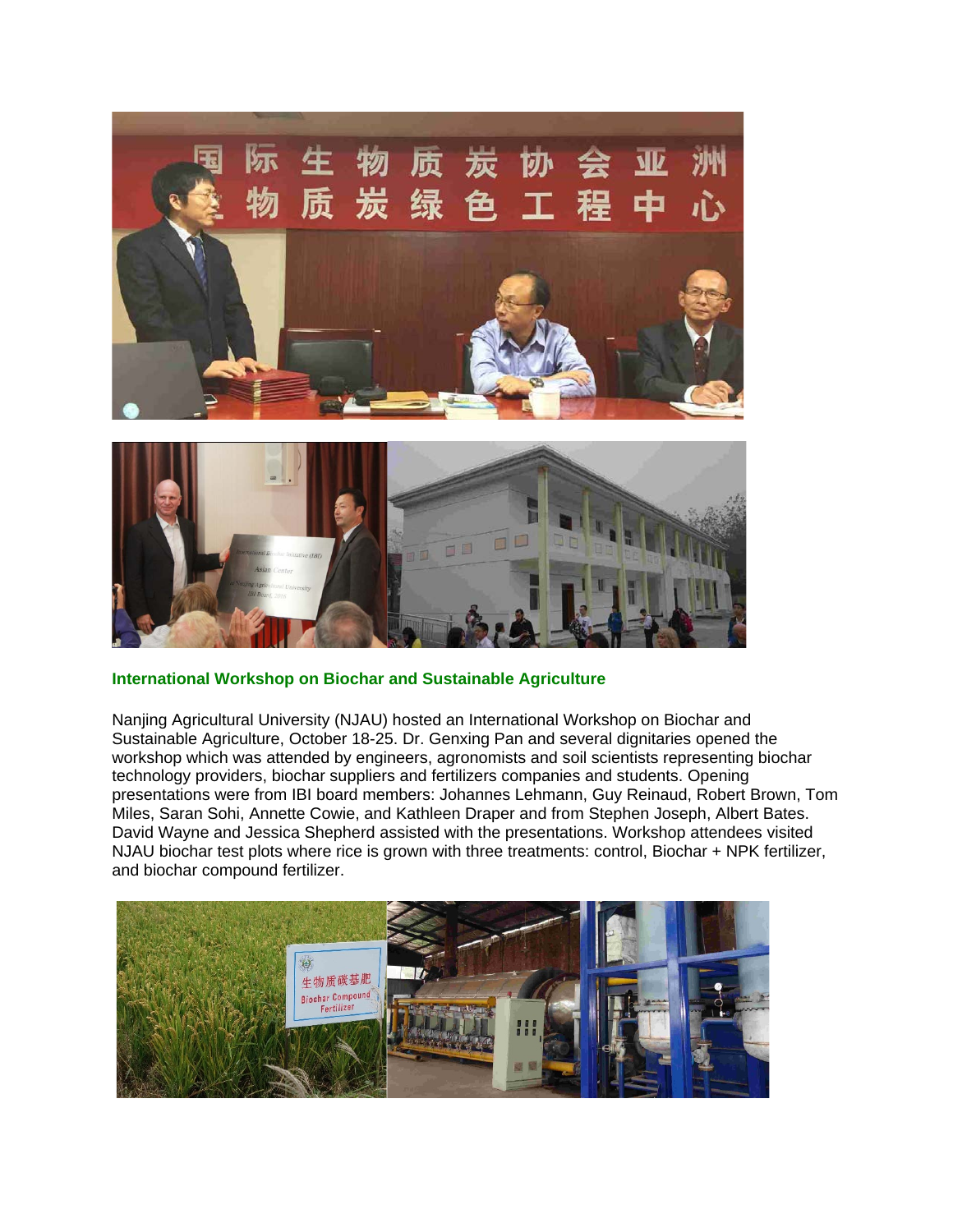Rotary pyrolysis technology by [Benenv. Co. Ltd.](http://en.benenv.com/) was viewed at the Nanjing Shen Rong straw Technology Co. Ltd. which makes granulated biochar compound fertilizer. Participants also visited the new IBI Asian Center at NJAU.

NJAU continued a four-day China/ASEAN Technology Training on Biochar and Sustainable Agriculture. The workshop included lectures on biochar science, including the UNEP Global Environment Facility project, [Biochar for Sustainable Soils](http://biochar.international/) (B4SS), biochar for environmental management and pollution control. Production technologies including straw and other wastes were described by Jiangsu Huadian Environmental Equip. Co Ltd, Jiangsu Huarui Electro Machinery Co Ltd., Tianyuan Environm Machinery Co Ltd and Benenv Co. Ltd. Participants visited a biowaste carbonization plant in Jinhua, Zhejiang Province, built by Zhejiang Jinguo Furnace Co Ltd.

## **3rd Asian Pacific Biomass Conference Re-cap**

The 3rd Asia Pacific Biochar Conference 2016 (APBC 2016): A Shifting Paradigm towards Advanced Materials and Energy/Environment Research was held on October 19 - 23, 2016 at Kangwon National University in Chuncheon, Korea. Ron Larson attended the Conference on behalf of the Biochar Journal and has posted his early [impressions](https://www.biochar-journal.org/en/ct/83-Asia-Pacific-Biochar-Conference-2016) of the conference. Further analysis and reporting from the conference will be forthcoming in the Biochar Journal.

## **IBI responds to "***Current economic obstacles to biochar use in agriculture and climate change mitigation***", an article in the magazine Carbon Management in September 2016**

The study claims to review various biochar attributes and the economic viability of biochar. The call for caution against a blanket recommendation to utilize biochar without consideration of its environmental and economic viability is greatly appreciated. The questions raised are sound, and several caveats on enthusiastic projections of a global biochar industry and a universal benefit to crop yields are well founded. While the authors made a credible attempt in collecting published literature on biochar, their data assemblages are suffering from a simplistic view of how farmers or other stakeholders in a biochar industry would optimize performance of biochar.

The main points that the article presents data compilations for are:

- 1. Crop yield increases as a result of biochar are low.
- 2. Persistence of biochar is low.
- 3. Economic viability is not demonstrated.

## **Crop yield**

The average yield increase with most soil management indiscriminately applied globally will show highly variable and for some possibly very little if any benefit. As an example, many biochars have high pH. Such biochars applied to a calcareous soil will most likely rather decrease crop yields, which does not surprise most farmers. Since much of biochar research has been and unfortunately still is done with little explicit formulation of its anticipated effect to change specific soil or crop processes, the results of the global research effort rather resembles a shot in the dark than a focused research strategy. The disaggregation of current datasets then may serve for identifying avenues where biochar shows promise and where not,- while its average is utterly meaningless. The scientifically much more rigorous meta analyses done elsewhere provide insight in understanding drivers of crop yield changes which an average cannot.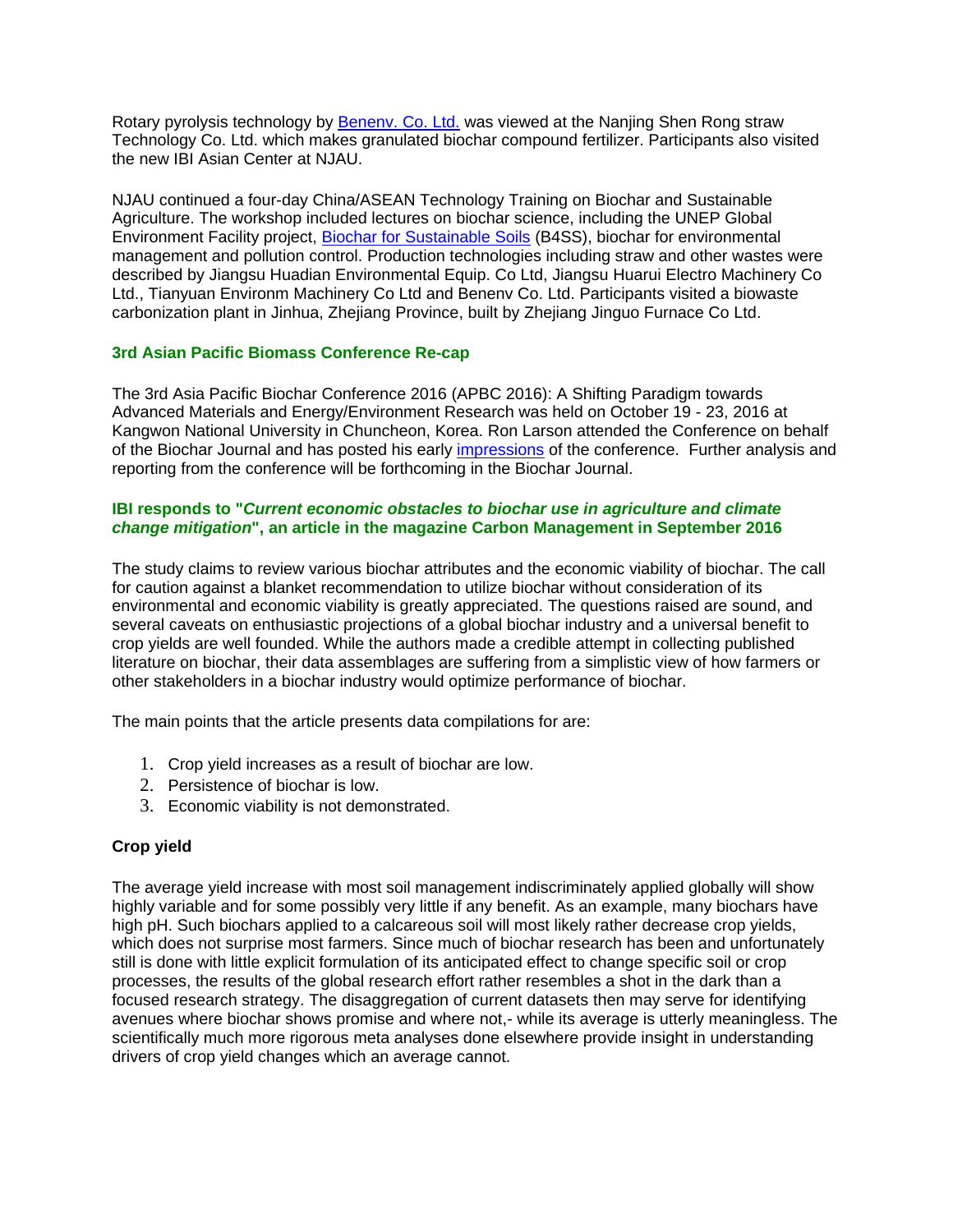A similarly flawed conclusion could be reached by adding irrigation to any soil world-wide and attempting to conclude from the average global response whether adding water to soil increases crop yield. In some regions, adding water will have great benefits, in others less, in yet others it may even decrease crop yield. Obviously, one wants to assess where water increases crop yield, and further, where it is economically viable to justify the investment in irrigation systems. A global average would probably lead to the conclusion that irrigation is not effective on a global scale, whereas a more nuanced analysis would identify where irrigation can be beneficial. The same point can be made for biochar or any other soil management.

## **Persistence of biochar**

Much has been written about it, and it therefore suffices to consult the relevant literature to identify the misconception that the article propagates. It is undoubtedly correct that thermochemically converted biomass can have a range of different persistence, depending on how it was made, from what it is made, and what environmental conditions it is exposed to. The same crop residue exposed to a humid tropical environment will mineralize much quicker than that exposed to Arctic climates. Similarly, biochar made at 300C from poultry manure will have a very short half-life, whereas that made from woody material at 600C will have a very long half-life. Averaging these values glosses over the known variation in properties that are already used to predict differences in biochar mineralization. It also glosses over the fact that some users of biochar products may add it to soil to address certain soil fertility constraints and may not even be interested in the persistence of the material, for example when short-term nutrient or liming benefits are of interest. In a climate mitigation context, however, the persistence of biochar is certainly of great interest, and there is no ambiguity that biochars can be produced that have 1-2 orders of magnitude lower mineralization than the uncharred biomass, if persistence is of interest.

## **Economic viability**

There is indeed only a nascent biochar industry at best. And crop yield increases of major cereal crops will likely be the last ones to justify biochar additions on mostly already very productive soils. Focusing solely on the lowest value crops is understandably a result of the more abundant data available for cereal crops. The economic analysis of the large variety of biochar systems, however, deserves a much more nuanced analysis than this article is able to contribute.

## **The IBI Online Biochar Training Course is Ongoing**

Gain in-depth knowledge on biochar and biochar systems. Register for IBI's online course, Biochar Training for Environmental Sustainability and Economic Development. This ten week, ongoing course provides participants an intensive training series on all aspects of biochar, presented by leading biochar experts. Learn about best-science updates on biochar, biochar production and use, how to overcome the barriers to commercialization. 19 separate lessons-each with a subject overview, a recorded audio/video presentation lasting 30 - 45 minutes and quizzes to test comprehension and retention. An optional introductory presentation on the basics of biochar allows participants to start the course with a common understanding. Course materials are presented in a user-friendly online format. Participants can access the course at their convenience over ten weeks and will receive a certificate of completion at the conclusion of the course.

Course materials are based on presentations from the June 2014 in-person biochar training course titled, "Biochar for Environmental Sustainability and Economic Development," hosted by the University of Santiago de Compostela, Spain, and developed and presented by IBI and collaborators. For more information on member and non-member pricing and registration, please see: [www.biochar-international.org/online\\_course](http://www.biochar-international.org/online_course)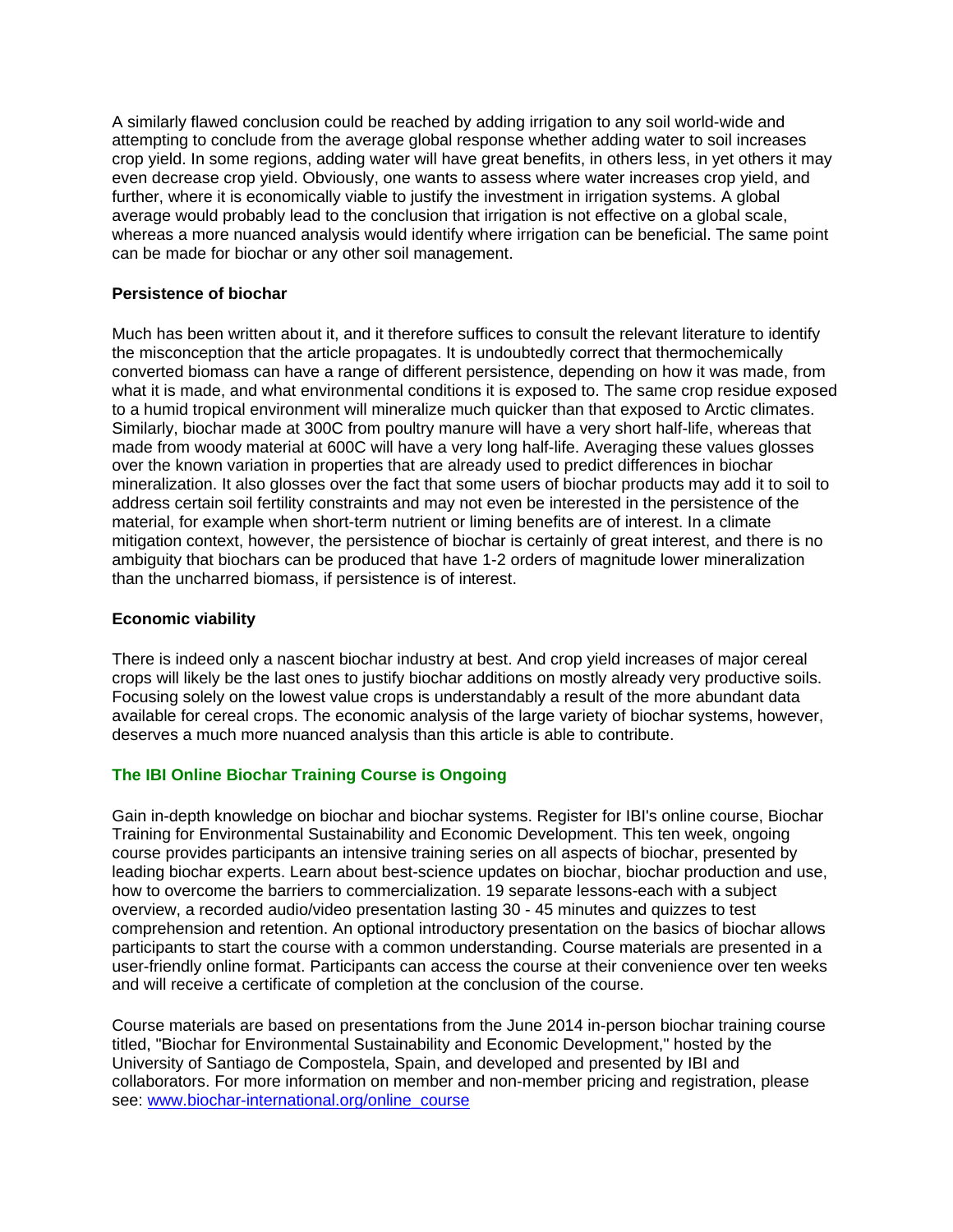## **Upcoming Calendar Events**

- 22nd session of the Conference of the Parties [\(COP 22\)](http://cop22-morocco.com/) to the UNFCCC, November 7-18, 2016; Marrakech, Morocco
- 2016 International Annual Meeting of the American Society of Agronomy, Crop Science Society of America, and Soil Science Society of America, "Resilience Emerging from [Scarcity and Abundance,](https://www.acsmeetings.org/)" on Nov. 6-9, 2016, in Phoenix, AZ
- [ICSSM 2017](https://www.waset.org/conference/2017/01/durban/ICSSM): 19th International Conference on Soil Science and Management, Durban, South Africa, January 12 - 13, 2017
- [Ecological Farming Association \(EcoFarm\) conference,](https://eco-farm.org/conference) Cultivating Diversity Jan 25-28, 2017, Pacific Grove, CA @Eco\_Farm
- [Guelph Organic Conference](http://www.guelphorganicconf.ca/) January 26-19,217, Guelph University Center, Guelph Ontario, Canada @GuelphOrganic
- 1<sup>st</sup> International Conference on Climate Change 2017 [\(ICCC 2017\)](http://climatechangeconferences.com/), February 16 -17, 2017 in Colombo, Sri Lanka under the theme "*Climate Change, Facing the challenge beyond COP21*"; NOTE: Abstracts being accepted through December 15, 2016

See the IBI Calendar page for more events. To add an event to the calendar, send the information to [info@biochar-international.org](mailto:info@biochar-international.org) .

## **Recently Published Biochar Research and Resources**

"MAKING BIOCHAR - WITH TECHNICAL MANUAL" By Brian Lewis; The book is available to purchase for \$9.99 direct from [www.strongandbold.com.](http://www.strongandbold.com/)

Dominic Woolf, Johannes Lehmann, David R. Lee. **Optimal bioenergy power generation for climate change mitigation with or without carbon sequestration**. *Nature Communications*, 2016; 7: 13160 DOI: [10.1038/ncomms13160](http://dx.doi.org/10.1038/ncomms13160) (See IBI's press release on this [here\)](http://www.biochar-international.org/node/8705)

The Biochar Journal, by Ithaka Institute, [www.biochar-journal.org/en](http://www.biochar-journal.org/en) @BiocharJournal

If you have published work that is not included, please email us.

## **Published in ISI journals in October 2016:**

Zha, DW, Li, LF, Pan, YX, He, JB; Coconut shell carbon nanosheets facilitating electron transfer for highly efficient visible-light-driven photocatalytic hydrogen production from water, INTERNATIONAL JOURNAL OF HYDROGEN ENERGY, Oct 19, 2016, 41, 39, 17370 - 17379; 10.1016/j.ijhydene.2016.07.227

Xu, G., Zhang, Y., Sun, JN., Shao, HB.; Negative interactive effects between biochar and phosphorus fertilization on phosphorus availability and plant yield in saline sodic soil, SCIENCE OF THE TOTAL ENVIRONMENT, Oct 15, 2016, 568, 910 - 915, 10.1016/j.scitotenv.2016.06.079

Dari, B, Nair, VD, Harris, WG, Nair, PKR, Sollenberger, L, Mylavarapu, R.; Mylavarapu, Rao, Relative influence of soil- vs. biochar properties on soil phosphorus retention, GEODERMA, Oct 15, 2016, 280, 82 - 87, 10.1016/j.geoderma.2016.06.018

J Cai, WF, Liu, RH, Performance of a commercial-scale biomass fast pyrolysis plant for bio-oil production, FUEL, Oct 15, 2016, 182, 677 - 686, 10.1016/j.fuel.2016.06.030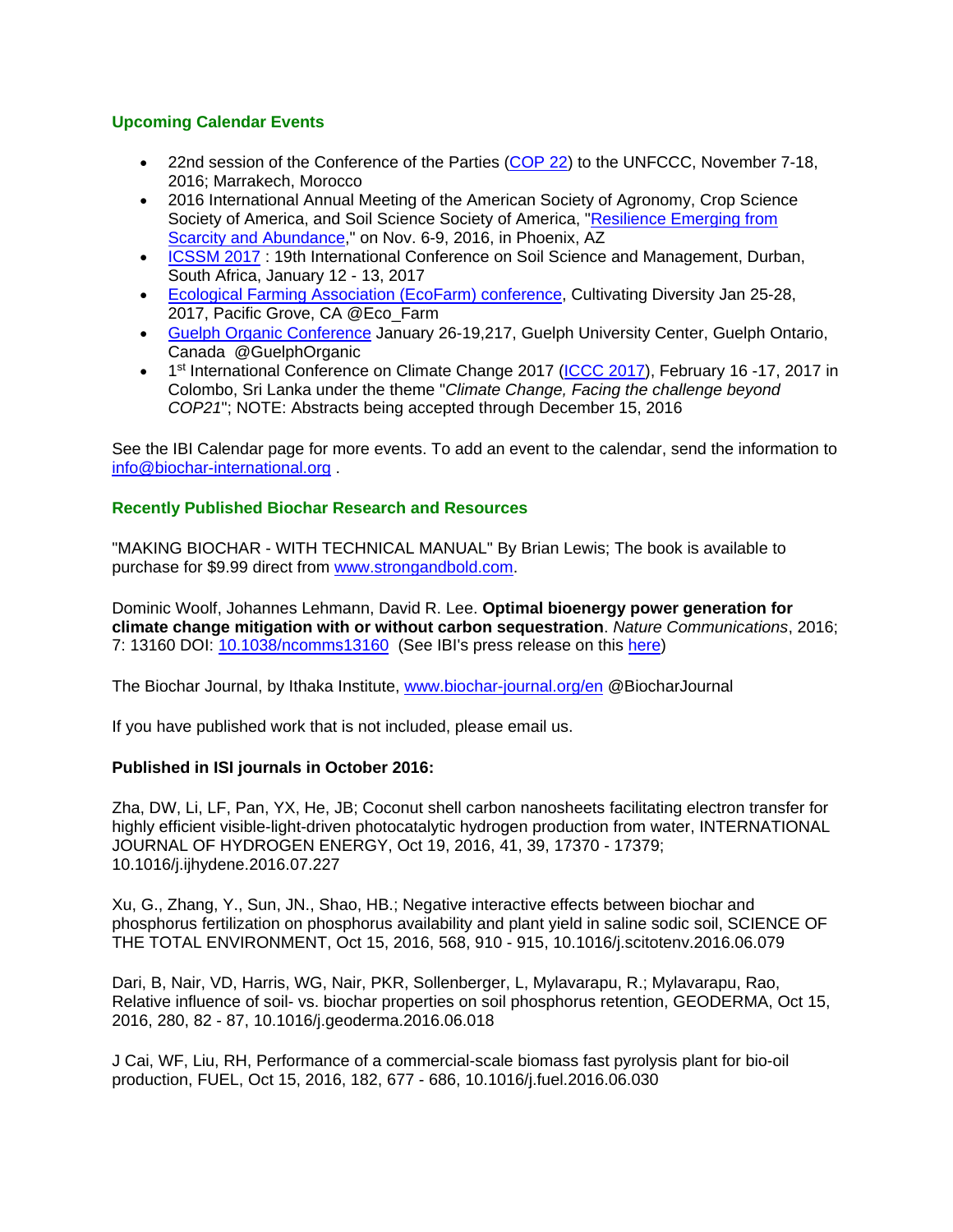Soysa, R, Choi, YS, Kim, SJ, Choi, SK, Fast pyrolysis characteristics and kinetic study of Ceylon tea waste, INTERNATIONAL JOURNAL OF HYDROGEN ENERGY, Oct 5, 2016, 41, 37, SI, 16436 - 16443, 10.1016/j.ijhydene.2016.04.006

Shen, ZT, McMillan, O, Jin, F., Al-Tabbaa, A, Shen, Zhengtao, McMillan, Oliver, Jin, Fei Al-Tabbaa, Abir, Salisbury biochar did not affect the mobility or speciation of lead in kaolin in a shortterm laboratory study, JOURNAL OF HAZARDOUS MATERIALS, Oct 5, 2016, 316, 214 - 220, 10.1016/j.jhazmat.2016.05.042

DeVallance, DB., Oporto, GS., Quigley, P.; Investigation of hardwood biochar as a replacement for wood flour in wood-polypropylene composites, JOURNAL OF ELASTOMERS AND PLASTICS, Oct 2016, 510 - 522, 10.1177/0095244315589655

Rodriguez-Vila, A., Asensio, V., Forjan, R., Covelo, EF; Carbon fractionation in a mine soil amended with compost and biochar and vegetated with Brassica juncea L, JOURNAL OF GEOCHEMICAL EXPLORATION, Oct 2016, p 137 - 143, 10.1016/j.gexplo.2016.07.021

Cai, WZ, Zhou, Q., Xie, YM, Liu, J., Long, GH, Cheng, S., Liu, ML; A direct carbon solid oxide fuel cell operated on a plant derived biofuel with natural catalyst; APPLIED ENERGY; Oct 1, 2016, p 1232 - 1241, 10.1016/j.apenergy.2016.07.068

Wu, HP, Zeng, GM, Liang, J., Chen, J., Xu, JJ, Dai, J. Li, XD, Chen, M., Xu, PA, Zhou, YY, Li, F., Hu, L., Wan, J.; Responses of bacterial community and functional marker genes of nitrogen cycling to biochar, compost and combined amendments in soil; APPLIED MICROBIOLOGY AND BIOTECHNOLOGY; Oct 2016; p 8583 - 8591; 10.1007/s00253-016-7614-5

Kantarli, IC, Kabadayi, A., Ucar, S., Yanik, J.; Conversion of poultry wastes into energy feedstocks; WASTE MANAGEMENT; Oct 2016, p 530 - 539; 10.1016/j.wasman.2016.07.019

Baltrenaite, E., Lietuvninkas, A., Baltrenas, P.,; Modelling the Balance of Metals in the Amended Soil for the Case of 'Atmosphere-Plant-Soil' System; ENVIRONMENTAL MODELING & ASSESSMENT; Oct 2016; p 577 - 590; 10.1007/s10666-016-9505-7

Brassard, P., Godbout, S., Raghavan, V.; Soil biochar amendment as a climate change mitigation tool: Key parameters and mechanisms involved; JOURNAL OF ENVIRONMENTAL MANAGEMENT; Oct 1, 2016, p 484 - 497, 10.1016/j.jenvman.2016.06.063

Manolikaki, II, Mangolis, A., Diamadopoulos, E, The impact of biochars prepared from agricultural residues on phosphorus release and availability in two fertile soils; JOURNAL OF ENVIRONMENTAL MANAGEMENT; Oct 1, 2016, p 535 - 543; 10.1016/j.jenvman.2016.07.012

Brendova, K., Zemanova, V., Pavlikova, D., Tlustos, P., Utilization of biochar and activated carbon to reduce Cd, Pb and Zn phytoavailability and phytotoxicity for plants; JOURNAL OF ENVIRONMENTAL MANAGEMENT; Oct 1, 2016; p 636 - 645; 10.1016/j.jenvman.2016.06.042

Hartley, W Riby, P Waterson, J., Effects of three different biochars on aggregate stability, organic carbon mobility and micronutrient bioavailability; JOURNAL OF ENVIRONMENTAL MANAGEMENT; Oct 1, 2016 p 770 - 778; 10.1016/j.jenvman.2016.07.023